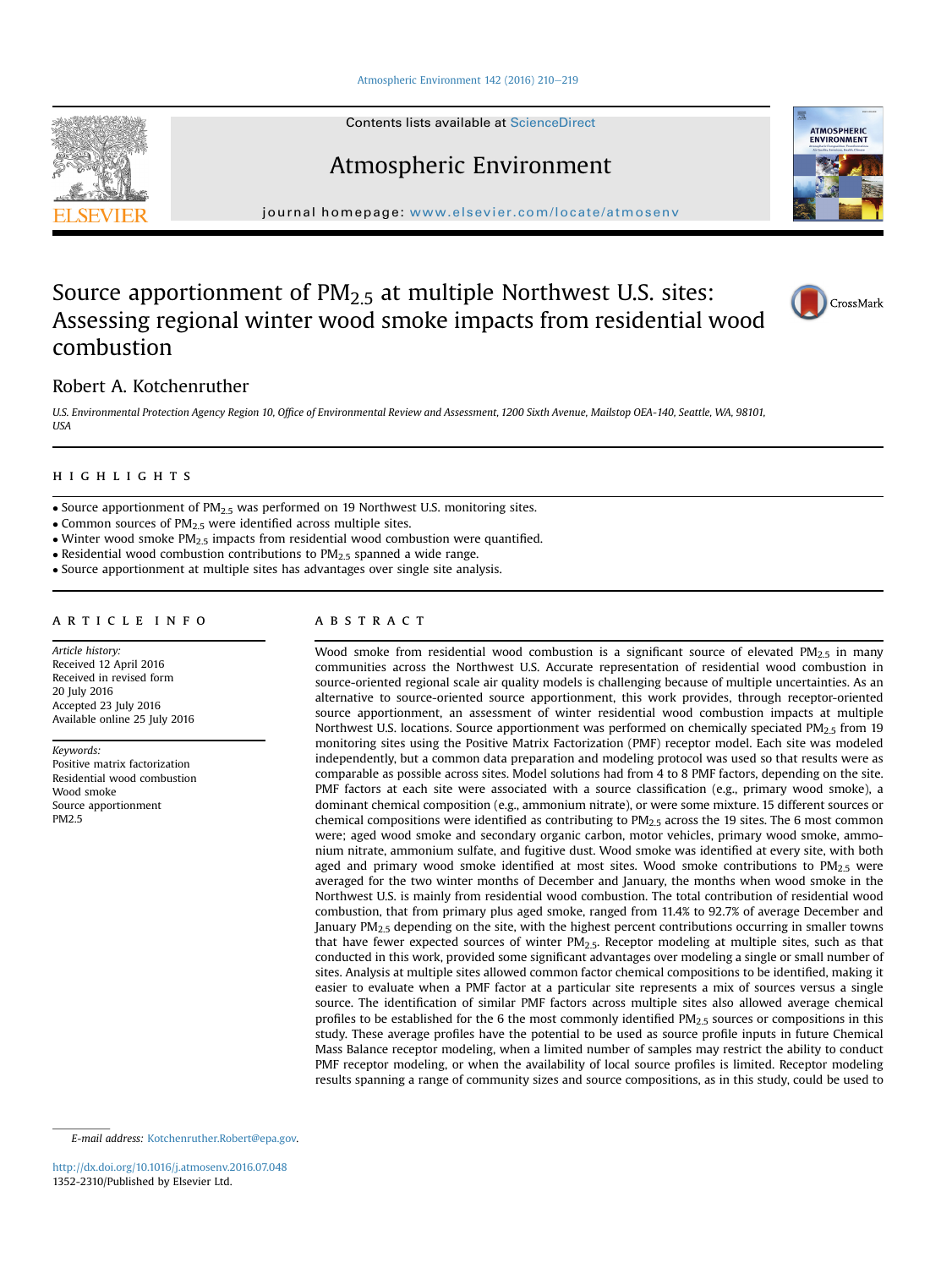evaluate and improve the representation of wood smoke and other specific sources in source-oriented regional scale air quality models by providing an independent source impact assessment. Published by Elsevier Ltd.

#### 1. Introduction

Wood smoke is a common source of ambient PM2.5 (particles with aerodynamic diameter  $<$ 2.5  $\mu$ m) worldwide. In developing countries, wood burning has widespread use as a fuel for cooking and heating. In more developed countries like the U.S., wood burning is most often used as a source of supplemental home heating and for esthetic purposes, but can also be a primary source of home heating. Human exposure to  $PM<sub>2.5</sub>$  has been linked to cardiovascular and pulmonary disease [\(Künzli et al., 2005\)](#page-8-0), and lung cancer and premature mortality ([Pope and Dockery, 2006\)](#page-9-0). Wood burning, in addition to being a source of  $PM<sub>2.5</sub>$ , is also a source of carcinogenic organic compounds such as benzene and formaldehyde, and respiratory irritants like phenols and acetaldehyde ([Naeher et al., 2007\)](#page-8-0). Recently, [Noonan et al. \(2015\)](#page-8-0) have suggested that the number of vulnerable people in the U.S. exposed to residential wood smoke has been significantly underestimated. In the Northwest U.S., exceedances of the 24-h National Ambient Air Quality Standards for  $PM<sub>2.5</sub>$  occur most often in winter. In communities ranging from small mountain towns to large metropolitan areas, wood smoke from residential wood combustion frequently contributes a significant fraction of wintertime  $PM<sub>2.5</sub>$ ([Jeong et al., 2008; Kim and Hopke, 2008; Ward and Lange, 2010;](#page-8-0) [Wang and Hopke, 2014\)](#page-8-0). Identifying the proportional contribution of wood smoke, and other sources, to wintertime  $PM<sub>2.5</sub>$  is a key step to developing targeted and cost effective  $PM<sub>2.5</sub>$  reduction strategies.

Regional scale efforts to assess source impacts to ambient  $PM<sub>2.5</sub>$ are often addressed in the U.S. using source apportionment tools within source-oriented photochemical grid models like CMAQ and CAMx. These models predict source impacts from emissions inventories, emissions modeling, meteorological simulations, and chemical transport modeling ([Wagstrom et al., 2008](#page-9-0)). Sourceoriented models also have the benefit of being able to explore the impact of emissions control scenarios on predicted  $PM<sub>2.5</sub>$ . However, evaluating the contribution of residential wood combustion to observed  $PM<sub>2.5</sub>$  with these models can be challenging for a number of reasons. Grid models can be overly dispersive under the low wind speed conditions that often lead to high winter  $PM<sub>2.5</sub>$ ([Holtslag et al., 2013\)](#page-8-0) and these models can have difficulty replicating multiday wintertime temperature inversions and air stagnation episodes [\(Baker et al., 2011\)](#page-8-0). For small mountain valley towns with high residential wood combustion impacts, even the finest horizontal grid resolutions that are typically used can be too course. Also, developing accurate residential wood combustion emissions inventories can be challenging because of the large variety of wood burning devices in use, difficulties in obtaining an accurate count and spatial representation of each device type, and differences between standard wood burning device emissions tests in a laboratory and emissions from these devices when they are used in the real world.

While source-oriented source apportionment methods have their challenges, receptor-based methods also have their limitations. Results in receptor-based source apportionment studies can be dependent on the chemical species measured, quality and amount of measured data, choice of chemical source markers to identify sources, and the QA/QC modeling protocol used. Despite these limitations, this work demonstrates that a regional assessment of PM2.5 using receptor-based source apportionment methods like Positive Matrix Factorization (PMF) can provide a complementary approach to source-oriented techniques and could be used as an independent means of evaluating them.

While there are numerous published receptor-based source apportionment studies, most published studies report results for only a few monitoring sites, cover differing time periods, and use differing data preparation and modeling protocols. These differences make it hard to compare results between studies or use them to compile a regional assessment. Recently, there have been several regional assessments published using receptor-based methods focusing on marine vessel impacts in the western U.S. ([Kotchenruther, 2013, 2015](#page-8-0)). This work uses a similar approach as [Kotchenruther \(2013, 2015\)](#page-8-0) to assess regional impacts of winter wood smoke from residential wood combustion in the Northwest U.S. Source apportionment is performed using the PMF model on chemically speciated  $PM<sub>2.5</sub>$  from 19 sites. As in the previous work, the approach taken is to model each site independently and to treat data from all sites with a common data preparation and modeling protocol. The benefits of this approach are that results between sites are as comparable as possible since site-to-site data and modeling have undergone the same treatments. An additional benefit of receptor modeling at multiple sites is that common factors across sites can be identified, making it easier to evaluate when a PMF factor at a particular site represents a mix of sources versus a single source.

#### 2. Methods

### 2.1. Chemically speciated  $PM<sub>2.5</sub>$  data

The Chemical Speciation Network (CSN) is one of several urban and suburban monitoring networks funded by the U.S. Environmental Protection Agency (EPA) and operated by state and local agencies. CSN monitors collect 24-h integrated PM<sub>2.5</sub> mass on filters that are sent to a laboratory for chemical analyses. Laboratory analyses includes quantification of total  $PM<sub>2.5</sub>$  mass, elemental composition by energy dispersive X-ray fluorescence, organic and elemental carbon (OC, EC) by thermal evolution in 8 temperature fractions, and anions and cations by ion chromatography. Detailed information about the CSN network is provided by [Solomon et al.](#page-9-0) [\(2014\).](#page-9-0) CSN monitors are typically operated on a daily, every third day, or every sixth day schedule depending on the site. Quality assured CSN data are housed in EPA's Air Quality System (AQS) database.

Monitoring sites analyzed in this work are listed in [Table 1](#page-2-0) and depicted in [Fig. 1.](#page-2-0) From 2007 to 2009 EPA conducted a systematic replacement of all CSN carbon samplers to match those of the IMPROVE program (a chemically speciated PM2.5 monitoring network of mostly rural and remote sites) and switched to IMPROVE-based carbon analytical measurement protocols ([U.S.](#page-9-0) [EPA, 2009\)](#page-9-0). Consequently, EC and OC data before and after the change are not easily comparable in the CSN network. For this reason, the start date for data used from each site in this study is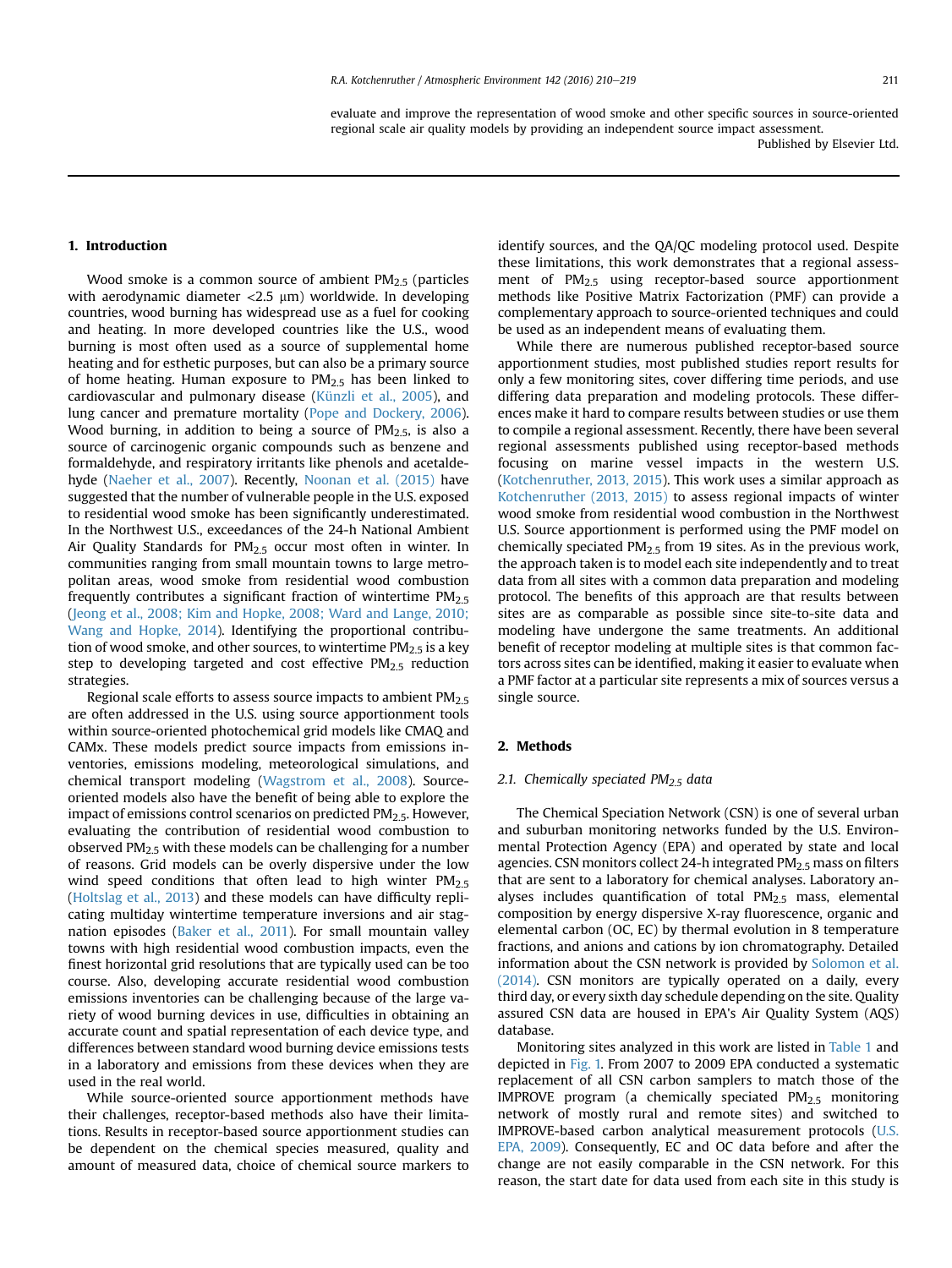#### <span id="page-2-0"></span>Table 1

CSN monitoring sites analyzed in this study.

| City                    | State     | Data start date | Data end date | Number of samples | EPA AQS number | Latitude | Longitude   |
|-------------------------|-----------|-----------------|---------------|-------------------|----------------|----------|-------------|
| Fairbanks               | AK        | 10/1/2009       | 9/29/2014     | 573               | 20900010       | 64.8407  | $-147.7225$ |
| Fresno                  | CA        | 1/1/2012        | 9/29/2014     | 304               | 60190011       | 36.7853  | $-119.7742$ |
| Bakersfield             | CA        | 1/2/2010        | 9/7/2013      | 310               | 60290014       | 35.3561  | $-119.0412$ |
| Sacramento              | CA        | 1/2/2010        | 9/29/2014     | 565               | 60670006       | 38.6138  | $-121.3680$ |
| Boise                   | ID        | 5/3/2007        | 9/26/2014     | 851               | 160010010      | 43.6003  | $-116.3479$ |
| Klamath Falls           | <b>OR</b> | 7/12/2009       | 6/28/2014     | 180               | 410350004      | 42.1889  | $-121.7225$ |
| Lakeview                | <b>OR</b> | 10/16/2009      | 8/3/2014      | 177               | 410370001      | 42.1889  | $-120.3519$ |
| Oakridge                | <b>OR</b> | 7/6/2009        | 9/30/2012     | 177               | 410392013      | 43.7444  | $-122.4805$ |
| Portland                | <b>OR</b> | 5/3/2007        | 9/29/2014     | 736               | 410510080      | 45.4965  | $-122.6034$ |
| Bountiful               | UT        | 5/6/2007        | 9/26/2014     | 417               | 490110004      | 40.9030  | $-111.8845$ |
| Salt Lake City          | UT        | 5/9/2007        | 9/29/2014     | 777               | 490353006      | 40.7364  | $-111.8722$ |
| Lindon                  | UT        | 5/6/2007        | 9/26/2014     | 404               | 490494001      | 40.3414  | $-111.7136$ |
| Vancouver               | <b>WA</b> | 4/7/2009        | 8/26/2013     | 259               | 530110013      | 45.6483  | $-122.5869$ |
| Seattle (Duwamish)      | WA        | 11/8/2008       | 4/27/2012     | 198               | 530330057      | 47.5632  | $-122.3405$ |
| Seattle (Beacon Hill)   | <b>WA</b> | 5/3/2007        | 9/29/2014     | 678               | 530330080      | 47.5683  | $-122.3081$ |
| Tacoma (South L St.)    | <b>WA</b> | 5/12/2007       | 9/26/2014     | 376               | 530530029      | 47.1864  | $-122.4517$ |
| Tacoma (Alexander Ave.) | <b>WA</b> | 11/2/2008       | 4/27/2012     | 203               | 530530031      | 47.2656  | $-122.3858$ |
| Marysville              | <b>WA</b> | 4/7/2009        | 9/26/2014     | 305               | 530611007      | 48.0543  | $-122.1715$ |
| Yakima                  | WA        | 11/8/2007       | 9/26/2014     | 335               | 530770009      | 46.5968  | $-120.5122$ |
|                         |           |                 |               |                   |                |          |             |



Fig. 1. CSN monitoring sites analyzed in this study.

based on when it converted to IMPROVE-based carbon sampling methods, if the site was in existence during the transition. The end date for data represents what was available in AQS at the time data were extracted. All sites were in operation for over two years and collected from 177 to 851 24-h samples.

#### 2.2. Data preparation and treatment

A detailed discussion of CSN data preparation and treatment is provided in a previous publication ([Kotchenruther, 2013\)](#page-8-0) and briefly summarized here. Prior to source apportionment analyses the data were processed to correct for field blanks. Chemical species were omitted in PMF modeling if more than 40% of samples had missing data. Missing values were replaced with median concentrations and the uncertainty set to a very high value compared to measured data, typically four times the species median concentration, to minimize the influence of the replaced data on the model solution. Any negative concentrations were reset to zero. The uncertainty of each measurement was estimated based on the measured analytical uncertainty plus 1/3 of the method detection limit. The signal-to-noise (S/N) ratio was also used to evaluate whether chemical species should be included in the PMF modeling, and was used to adjust the data uncertainty. Chemical species were omitted in PMF modeling if the S/N ratio was less than 0.2. For chemical species with S/N between 0.2 and 1.0, data uncertainties were multiplied by a factor of 3 to down-weight the influence of these species in the model solution. For chemical species measured by both elemental and ion analyses, such as sodium (Na) and potassium (K), Na ion and elemental K were used because these species had better S/N ratios, and elemental Na and K ion were not used to avoid double counting. In addition to these treatments, sulfate was retained in the dataset and non-sulfate sulfur (NSS) was calculated by subtracting the sulfur component of measured sulfate from the measured sulfur concentration. Also, the reported lowest temperature fraction of EC, EC1, is actually the sum of pyrolyzed organic carbon (OP) and low temperature combusting EC. Hence, EC1 was recalculated as EC1-OP and the measured OP value was used, so as not to double count measured OP.

#### 2.3. Source apportionment

Source apportionment modeling was performed using EPA PMF 5.0 (<http://www.epa.gov/heasd/research/pmf.html>). A discussion of the mathematical equations underlying EPA PMF can be found in [Paatero and Hopke \(2003\)](#page-8-0) and [Norris et al. \(2014\).](#page-8-0) Data from each monitoring site was modeled independently. In each case, the model was run in the robust mode with 20 repeat runs to insure the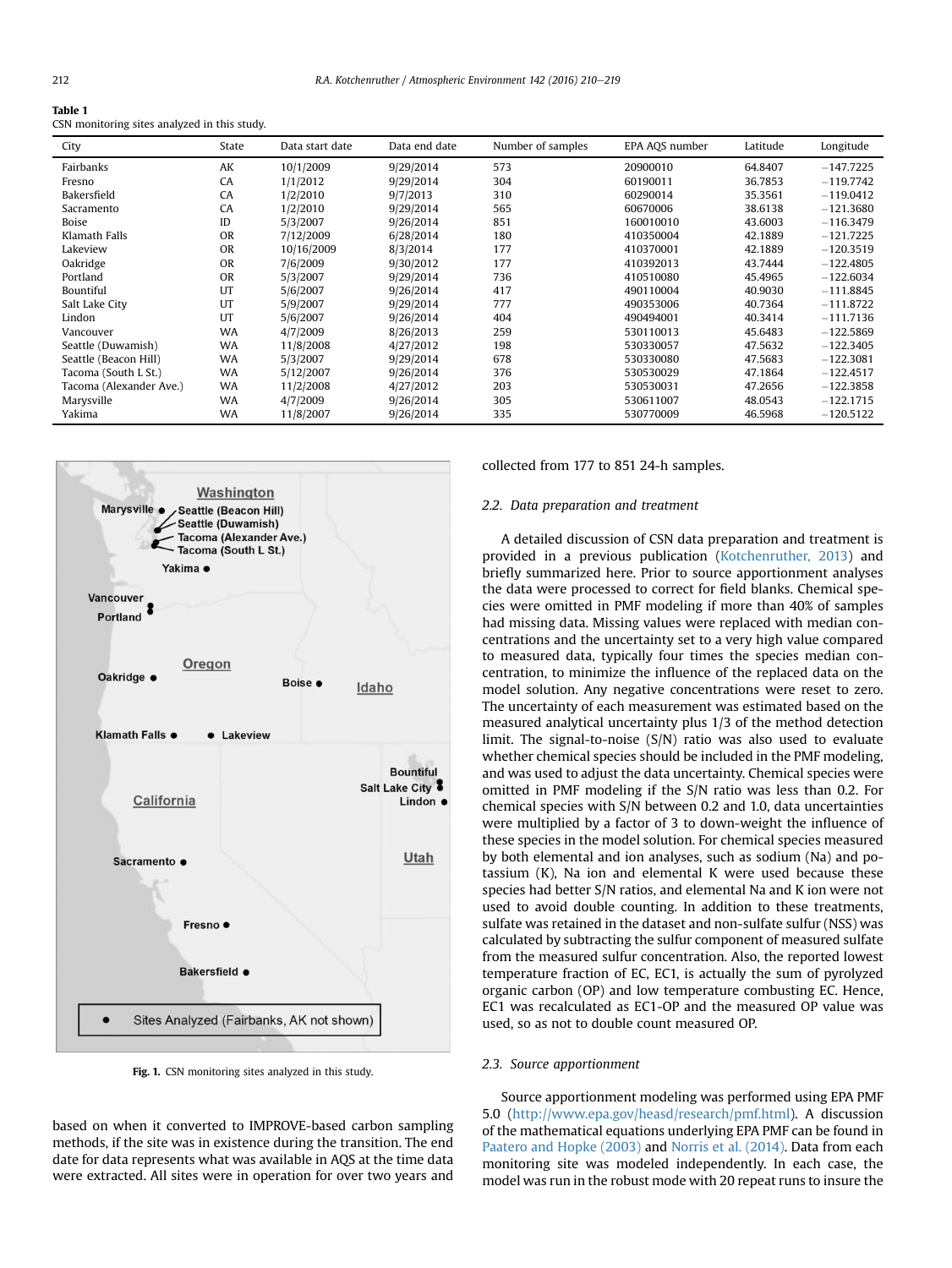model least-squares solution represented a global rather than local minimum and the rotational FPEAK variable was held at the default value of 0.0. The model solution with the optimum number of factors was determined somewhat subjectively and was based on inspection of the factors in each solution, the quality of the leastsquares fit (analysis of  $Q_{Robust}$  and  $Q_{True}$  values), and the results from three error estimation methods available in PMF 5.0; bootstrapping (BS), displacement (DISP), and bootstrapping with displacement (BS-DISP) ([Norris et al., 2014; Paatero et al., 2014\)](#page-8-0). The scaled residuals for final model solutions were generally normally distributed, falling into the recommended range of  $+3$  to  $-3$ .

PMF factors can represent a single source or source category (e.g., cement manufacture, wood burning), a chemical composition (e.g., ammonium nitrate, sea salt), or mixtures of sources and compositions. During modeling of each of the 19 sites in this work, it was sometimes the case that the number of factors that appeared to present the best delineation of sources and compositions, were in fact shown to have too much solution instability after analysis with DISP, BS, and BS-DISP (e.g., factor swaps; [Brown et al., 2015](#page-8-0)). In these cases, reducing the number of factors often led to improved solution stability, but also caused some factors to combine and become mixtures of sources, or sources and compositions. Preference in PMF solutions was given to the number of factors with improved solution stability, even if that lead to reduced source delineation. Further information on how the model solution with the optimal number of factors was selected is provided in the Supplemental Materials.

#### 3. Results and discussion

#### 3.1. Identified  $PM<sub>2.5</sub>$  sources and compositions

The number of PMF factors ranged from 4 to 8, depending on the site. Table 2 lists the 15 different sources and compositions identified over all time periods at the 19 sites, and how often they were identified in a factor by themselves versus in a factor mixed with other sources or compositions. A table in the Supplemental Materials lists each site, the number of factors found, and the factor attributions using the source or composition identifiers listed in Table 2. All PMF factor mass impacts and factor chemical profiles for each site are also provided in the Supplementary Materials. The chemical profiles presented are those after the factor chemical composition from each site was normalized. A factor chemical composition was normalized by assuming an organic mass (OMC) to OC ratio of 1.4 (i.e., multiplying all OC fraction by 1.4), summing all of the measured chemical constituents using the assumed OMC instead of OC, and dividing each chemical component by the summed constituents. Additionally, for factors associated with fugitive dust, a metal oxide to metal ratio was assumed for aluminum (Al, ratio of 2.2), calcium (Ca, 1.63), iron (Fe, 2.42), titanium (Ti, 1.94), and silicon (Si, 2.49) based on the ratios used in the IMPROVE network ([Solomon et al., 2014](#page-9-0)).

The sources and compositions listed in Table 2 were identified by comparing the chemical composition of PMF factors with chemical profiles in EPA's SPECIATE database of source emissions test data ([https://www3.epa.gov/ttnchie1/software/speciate/\)](https://www3.epa.gov/ttnchie1/software/speciate/), comparison with similar PMF factor chemical compositions identified in existing published studies, knowledge of existing sources in the airsheds and their seasonal emissions patterns, and composition of aerosols found in the natural environment (e.g., fugitive dust, sea salt). The sections below describe how each source or composition was identified, and for those most commonly found, a figure is provided depicting the average PMF factor chemical profile from those factors that were determined not to be a mixture. Data tables for the average profiles are provided in the Supplemental Materials. The average PMF factor chemical profile was taken after the PMF factor chemical profile from each site was normalized as described above.

#### 3.1.1. PMF factors associated with aged wood smoke and secondary OC

These factors were dominated by OC and EC, with higher temperature OC fractions more abundant than that found in Primary Wood Smoke (see section [3.1.3\)](#page-6-0) and almost none of the lowest temperature OC1 fraction. K was a significant trace constituent, but not chlorine (Cl). The average chemical profile from PMF factors at 11 sites where this source was not mixed with other sources is shown in [Fig. 2](#page-4-0)a.

The seasonal pattern of mass impacts depended on the site. Two illustrative examples are provided here, [Fig. 3](#page-5-0) shows the time series of mass impacts for this factor in Fairbanks, AK and [Fig. 4](#page-5-0) for Lindon, UT. These figures also show the time series of mass impacts for the PMF factor associated with primary wood smoke at these sites. At sites like Fairbanks, AK, with significant winter primary wood smoke impacts, the aged wood smoke and secondary OC factor had both elevated winter impacts and high summer impacts on those years corresponding to high wildfire activity. Summers with low wildfire activity had small, but not zero, summer impacts. At sites

Table 2

Sources and chemical compositions identified and the number of sites where appearing as a single PMF factor, or in a factor mixed with other listed sources or chemical compositions.

| Source or<br>composition identifier | Identified source or composition  | Number of sites<br>where appears | Number of sites<br>where a single factor | Number of sites<br>where in a mixed factor |
|-------------------------------------|-----------------------------------|----------------------------------|------------------------------------------|--------------------------------------------|
|                                     | Aged Wood Smoke and               | 19                               | 11                                       | 8                                          |
|                                     | Secondary Organic Carbon          |                                  |                                          |                                            |
|                                     | Motor Vehicles                    | 18                               | 11                                       |                                            |
|                                     | Primary Wood Smoke                |                                  |                                          |                                            |
|                                     | Ammonium Nitrate                  | 16                               | 10                                       |                                            |
|                                     | Ammonium Sulfate                  | 16                               |                                          |                                            |
|                                     | <b>Fugitive Dust</b>              | l 6                              |                                          |                                            |
|                                     | Sea Salt                          |                                  |                                          |                                            |
|                                     | Sulfate Rich                      |                                  |                                          |                                            |
|                                     | Iron Rich                         |                                  |                                          |                                            |
| 10                                  | Aged Sea Salt                     |                                  |                                          |                                            |
| 11                                  | Undetermined                      |                                  |                                          |                                            |
| 12                                  | Elemental Carbon and Sulfate Rich |                                  |                                          |                                            |
| 13                                  | Residual Fuel Oil Combustion      |                                  |                                          |                                            |
| 14                                  | Nitrate Rich                      |                                  |                                          |                                            |
| 15                                  | Cement Kiln                       |                                  |                                          |                                            |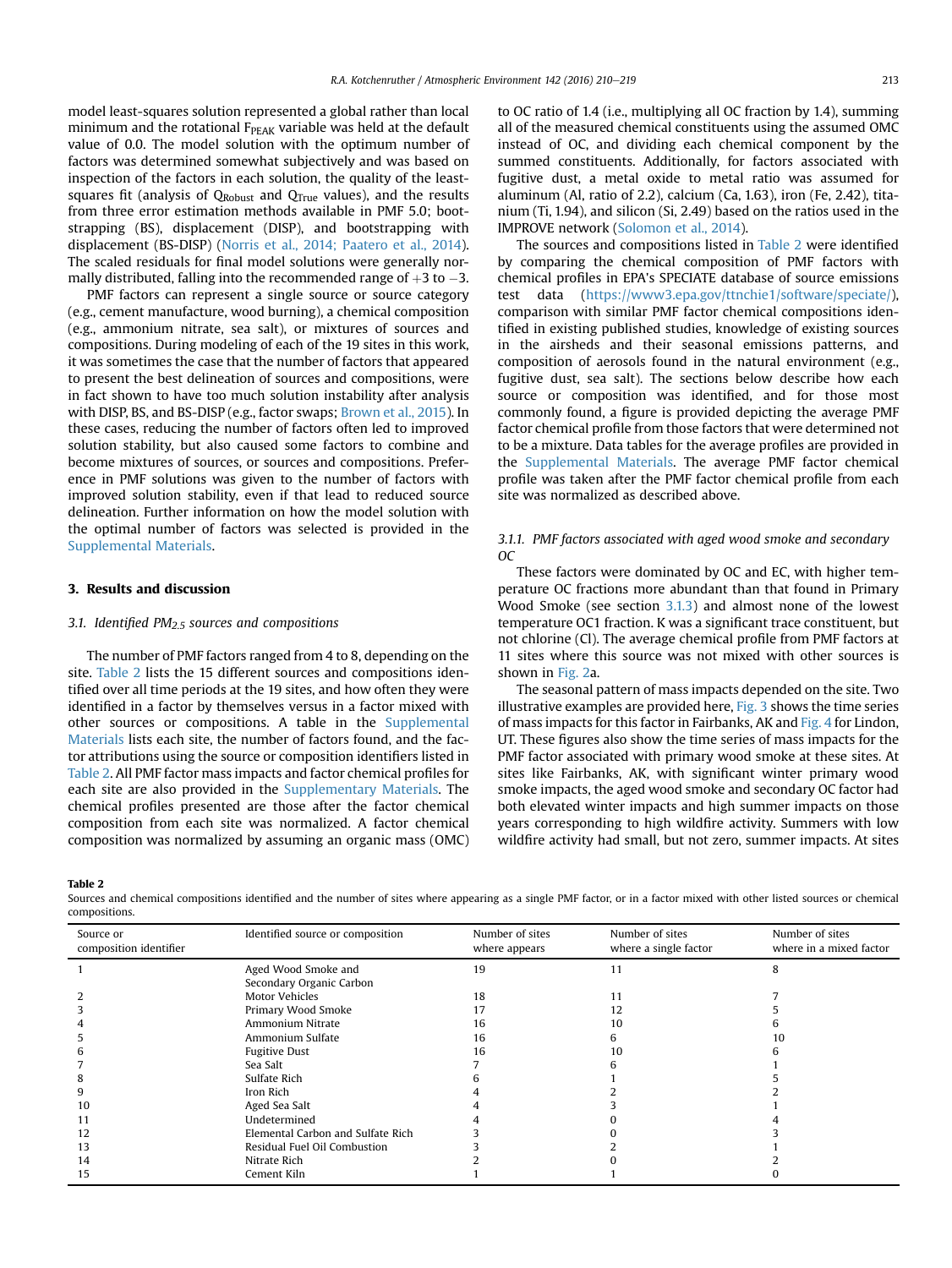<span id="page-4-0"></span>

Fig. 2. Average and standard deviation of chemical profiles from PMF factors from multiple sites associated with (a) aged wood smoke and secondary OC, (b) motor vehicles, (c) primary word smoke, (d) ammonium nitrate, (e) ammonium sulfate, and (f) fugitive dust.

like Lindon, UT, where primary wood smoke plays a relatively minor role in winter  $PM<sub>2.5</sub>$ , the aged wood smoke and secondary OC factor had high mass impacts in summer months on those years corresponding to high wildfire activity, with low impacts at most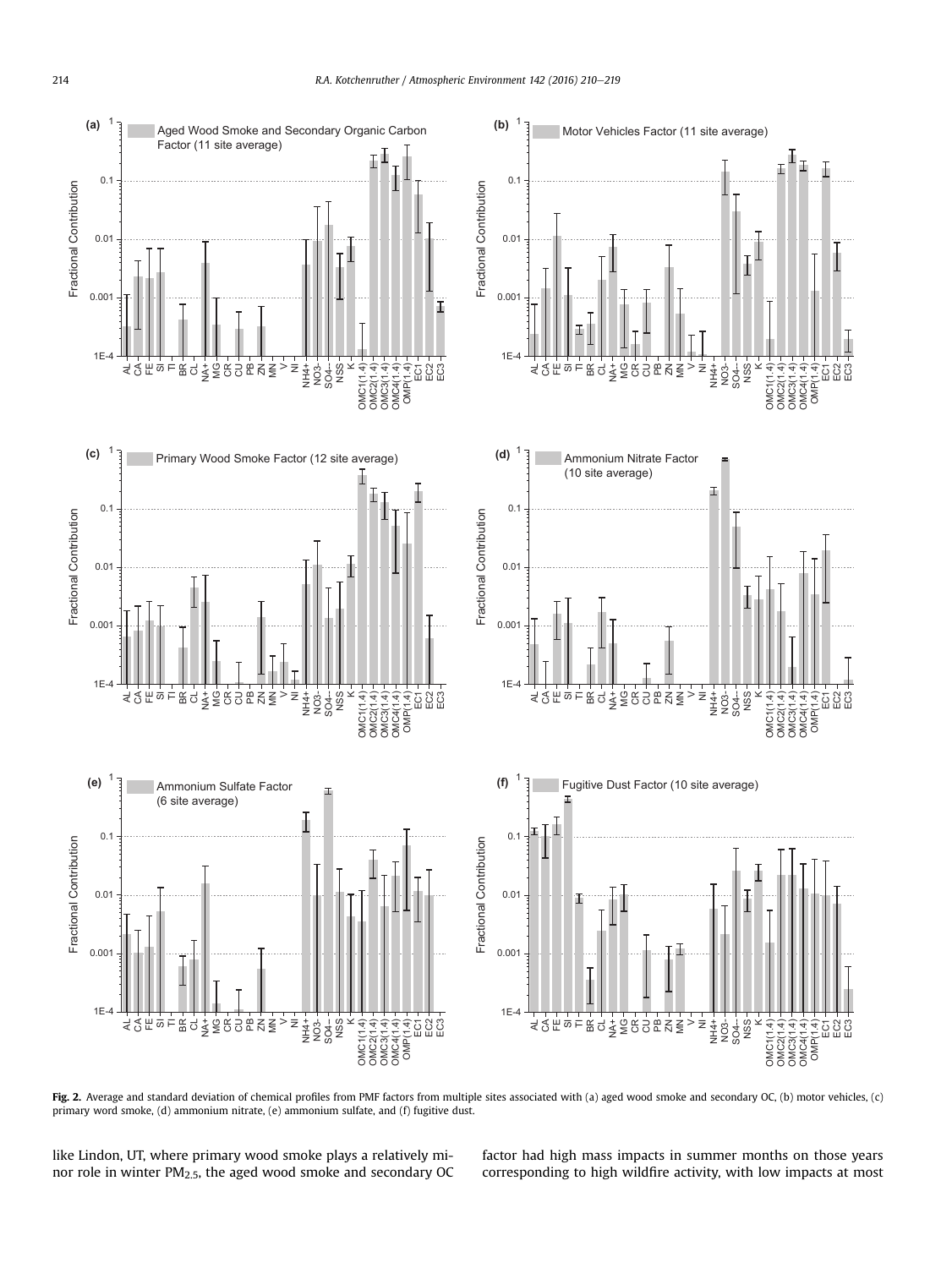<span id="page-5-0"></span>

Fig. 3. Time series of PM<sub>2.5</sub> mass impacts in Fairbanks, AK for PMF factors associated with (a) primary wood smoke and (b) aged wood smoke and secondary OC.



Fig. 4. Time series of PM<sub>2.5</sub> mass impacts in Lindon, UT for PMF factors associated with (a) primary wood smoke and (b) aged wood smoke and secondary OC.

other times. Yearly totals of state wildfire acres burned from 2007 to 2014 were obtained from the National Interagency Fire Center ([https://www.nifc.gov/](https://www.nifc.gov/fireInfo/fireInfo_statistics.html)fireInfo/fireInfo\_statistics.html). Yearly wildfire data for all states with monitoring sites in this study is provided in the Supplementary Materials. Further pointing to the impact of wildfire in this factor, the ratio of char-EC to soot-EC (measured  $(EC1-OP)/(EC2+EC3)$  in the CSN datasets) in the average profile was 5.2, much lower than the ratio found in the average profile for primary wood smoke (ratio  $= 283$ ). This lower char-EC to soot-EC ratio is consistent with differences found by [Han](#page-8-0) [et al. \(2010\)](#page-8-0) between forest fire emissions and biomass combustion for home heating.

The rational for associating this factor with wood smoke comes from the correspondence of elevated summer impacts with high wildfire activity, the correspondence of elevated winter impacts with those areas also having significant winter Primary Wood Smoke impacts, the dominance of OC and EC in the chemical profile, and the presence of the wood smoke marker K. The determination that the wood smoke is aged comes from the observation that OC fractions in this factors' profile are shifted to higher temperature fractions compared with primary wood smoke, which is consistent with oxidative aging of organic carbon. Also, the OC to EC ratio in the average profile was 9.3, higher than that from Primary Wood Smoke (2.7) and the K to OC ratio, 0.012, was lower than that from Primary Wood Smoke (0.021), both of which are consistent with organic gases from wood fires undergo gas to particle conversion and adding organic mass to the aerosol during aging. The absence of Cl in the chemical profile, compared to that in Primary Wood Smoke, is also an indication of aging, similar to the Cl replacement chemistry that occurs when sea salt aerosol ages ([Adachi and Buseck, 2015](#page-8-0)). Lastly, the rational for also associating this factor with secondary organic carbon comes from the small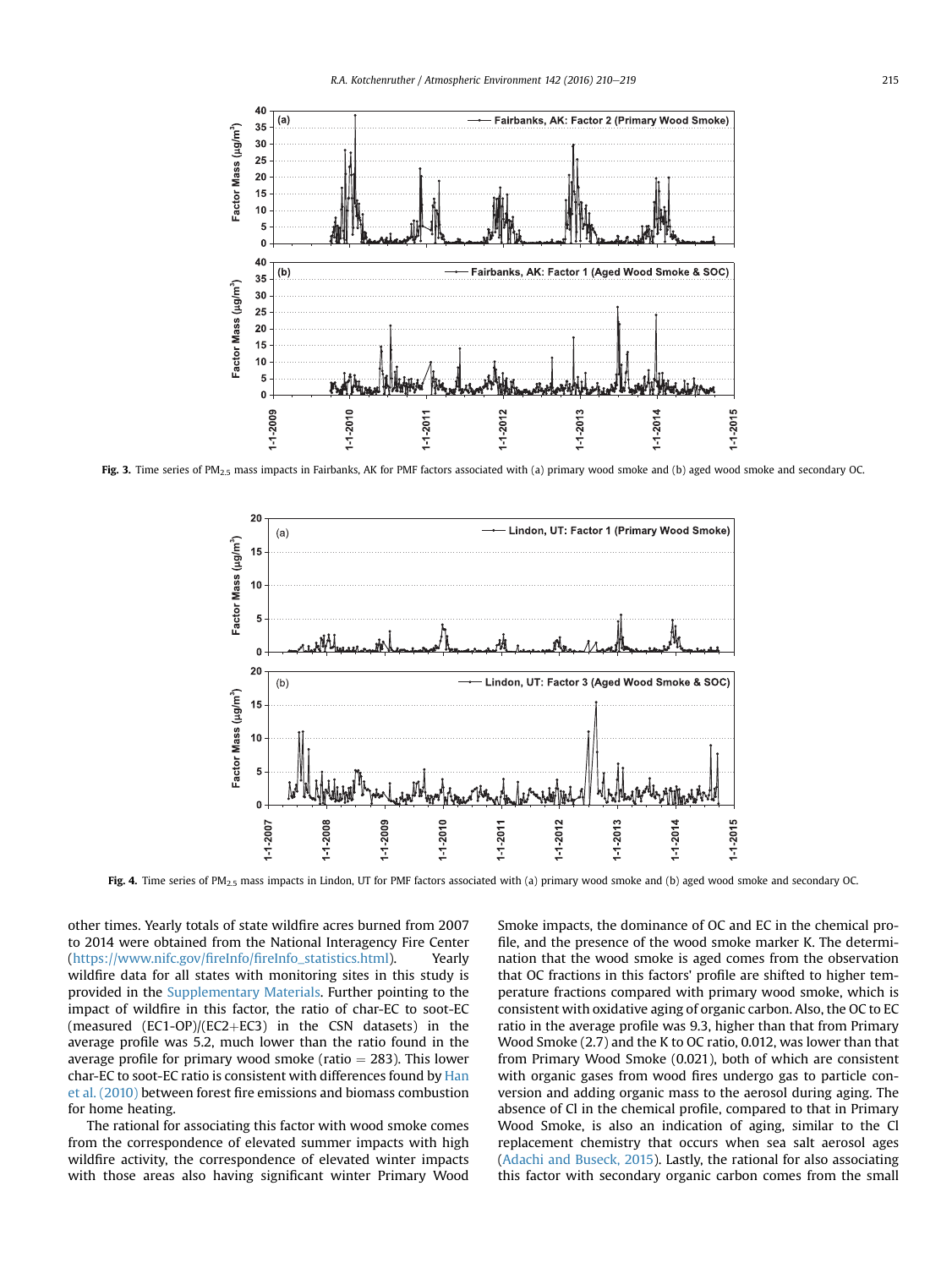<span id="page-6-0"></span>elevation in summertime mass at most sites, even during years with low wildfire activity.

#### 3.1.2. PMF factors associated with motor vehicles

The principal chemical constituents in this factor were EC1, OC2, OC3, OC4, and nitrate. Significant trace constituents were zinc (Zn), copper (Cu), and Fe. The average chemical profile from PMF factors at 11 sites where this source was not mixed with other sources is shown in [Fig. 2](#page-4-0)b. The dominant chemical constituents are similar to those found for motor vehicles in previous publications ([Zhao and](#page-9-0) [Hopke, 2004; Kim and Hopke, 2006; Hwang and Hopke, 2007\)](#page-9-0). The significant trace metal constituents match those commonly found in PM<sub>2.5</sub> associated with motor vehicles ([Song and Gao, 2011;](#page-9-0) [Pant and Harrison, 2013](#page-9-0)). The near ubiquity of this source at the sites in this study matches the conceptual understanding of motor vehicles as a common source of particulate pollution in urban areas. Separate factors for gasoline and diesel vehicles were not found in this study, and this factor likely represents a combination of these sources.

#### 3.1.3. PMF factors associated with primary wood smoke

This factor was dominated by OC and EC, with the lower temperature OC and EC fractions having the highest abundance. K and Cl were significant trace constituents. The seasonal pattern of mass impacts showed high winter and low summer impacts. The average chemical profile from PMF factors at 12 sites where this source was not mixed with other sources is shown in [Fig. 2c](#page-4-0). The K to OC ratio in the average profile, 0.021, was consistent with K to OC ratios in PM2.5 from Northwestern U.S. forest biomass combustion ([Munchak et al., 2011](#page-8-0)). The OC to EC ratio was 2.7. The pattern of OC and EC temperature fractions in the average profile and the presence of K and Cl are similar to that found in many wood smoke profiles in EPA's SPECIATE database. Examples of similar profiles include SPECIATE profile 3921 representing  $PM<sub>2.5</sub>$  from pine wood burning in a fireplace and profile 3937 from oak burning in a woodstove.

#### 3.1.4. PMF factors associated with ammonium nitrate

The main chemical constituents in this factor were ammonium and nitrate. The typical seasonal pattern of mass impacts showed high winter and very low summer impacts, which is indicative of secondary formation, and likely from multiple sources of  $NO<sub>x</sub>$  and ammonia. The average chemical profile from PMF factors at 10 sites where this source was not mixed with other sources is shown in [Fig. 2](#page-4-0)d. The fractional contribution of nitrate and ammonium in the average profile was 0.70 and 0.20, respectively, which is the ratio expected when nitrate is fully neutralized by ammonium.

#### 3.1.5. PMF factors associated with ammonium sulfate

The main chemical constituents in this factor were ammonium and sulfate. The typical seasonal pattern of mass impacts showed higher summer impacts, but also some sites like Fairbanks, AK with higher winter impacts. This factor likely arises from multiple sources of  $SO<sub>2</sub>$  and ammonia. The average chemical profile from PMF factors at 6 sites where this source was not mixed with other sources is shown in [Fig. 2](#page-4-0)e. The fractional contribution of sulfate and ammonium in the average profile was 0.60 and 0.19, respectively, which demonstrates near full neutralization of sulfate by ammonium.

#### 3.1.6. PMF factors associated with fugitive dust

The principal chemical constituents in this factor were Al, Ca, Fe, and Si. Significant trace constituents were Ti and K. The typical seasonal pattern of mass impacts is higher in late summer and lower in winter and spring and corresponds to the typical seasons with less and more precipitation, respectively. The average chemical profile from PMF factors at 10 sites where this source was not mixed with other sources is shown in [Fig. 2](#page-4-0)f. The fractional contributions of the principal and trace chemical constituents in the average profile is similar to that of numerous soil dust profiles in EPA's SPECIATE database.

#### 3.1.7. PMF factors associated with sea salt

This factor was dominated by Na and Cl. Significant trace constituents were magnesium (Mg) and Ca. Mass impacts for this factor had no discernable seasonal pattern and was only found at cities near salt water bodies. The site locations and lack of seasonal pattern suggest these factors are from natural sources rather than winter road salting.

#### 3.1.8. PMF factors identified as Sulfate Rich

The main identifying feature of this factor was a significant presence of sulfate in the absence of ammonium. This most often occurred when sulfate was mixed with another factor that typically did not contain sulfate (e.g., mixed with fugitive dust in results for Vancouver, WA). The source of the sulfate is likely multiple sources of  $SO<sub>2</sub>$ .

#### 3.1.9. PMF factors identified as iron rich

This factor was dominated by Fe. Significant trace constituents were chromium, Cu, Zn, manganese, and Ni. This factor was only found in the large cities of Seattle, Portland, and Tacoma. It is likely this factor is related to metal fabrication or other industrial activity.

#### 3.1.10. PMF factors associated with aged sea salt

This factor had the same identifying features as Sea Salt, but with little or no Cl and the addition of a significant contribution from nitrate. The replacement of Cl with nitrate is typical of sea salt after aging ([Adachi and Buseck, 2015\)](#page-8-0).

#### 3.1.11. PMF factors identified as undetermined

This classification was given to factors that contained a significant amount of organic mass that could not otherwise be identified. 4 of the 19 sites had factors like this.

#### 3.1.12. PMF factors identified as elemental carbon and Sulfate Rich

The main identifying feature of this factor was a significant presence of sulfate and the EC2 fraction. While always appearing as mixed with other sources in this study, previous studies have linked elevated EC2 and sulfate to fuel combustion sources ([Kim et al.,](#page-8-0) [2004; Han et al., 2010](#page-8-0)).

#### 3.1.13. PMF factors associated with residual fuel oil combustion

The main chemical constituents in this factor were ammonium and sulfate. Significant trace constituents were vanadium (V) and Ni. The V to Ni ratio for this factor was close to 3, typical of residual fuel oil combustion [\(Kotchenruther, 2015](#page-8-0)). Because this factor was found only in the major port cities of Seattle and Tacoma, the main source is likely marine vessels.

#### 3.1.14. PMF factors identified as nitrate rich

The main identifying feature of this factor was a significant presence of nitrate in the absence of ammonium. The source of the nitrate is likely multiple sources  $NO<sub>x</sub>$ .

#### 3.1.15. PMF factors associated with cement kiln emissions

The main chemical constituents in this factor were sulfate and Ca, similar to high Ca and sulfate profiles for cement kilns in EPA's SPECIATE database. There is a cement plant in the vicinity of the Seattle monitor where this factor was identified.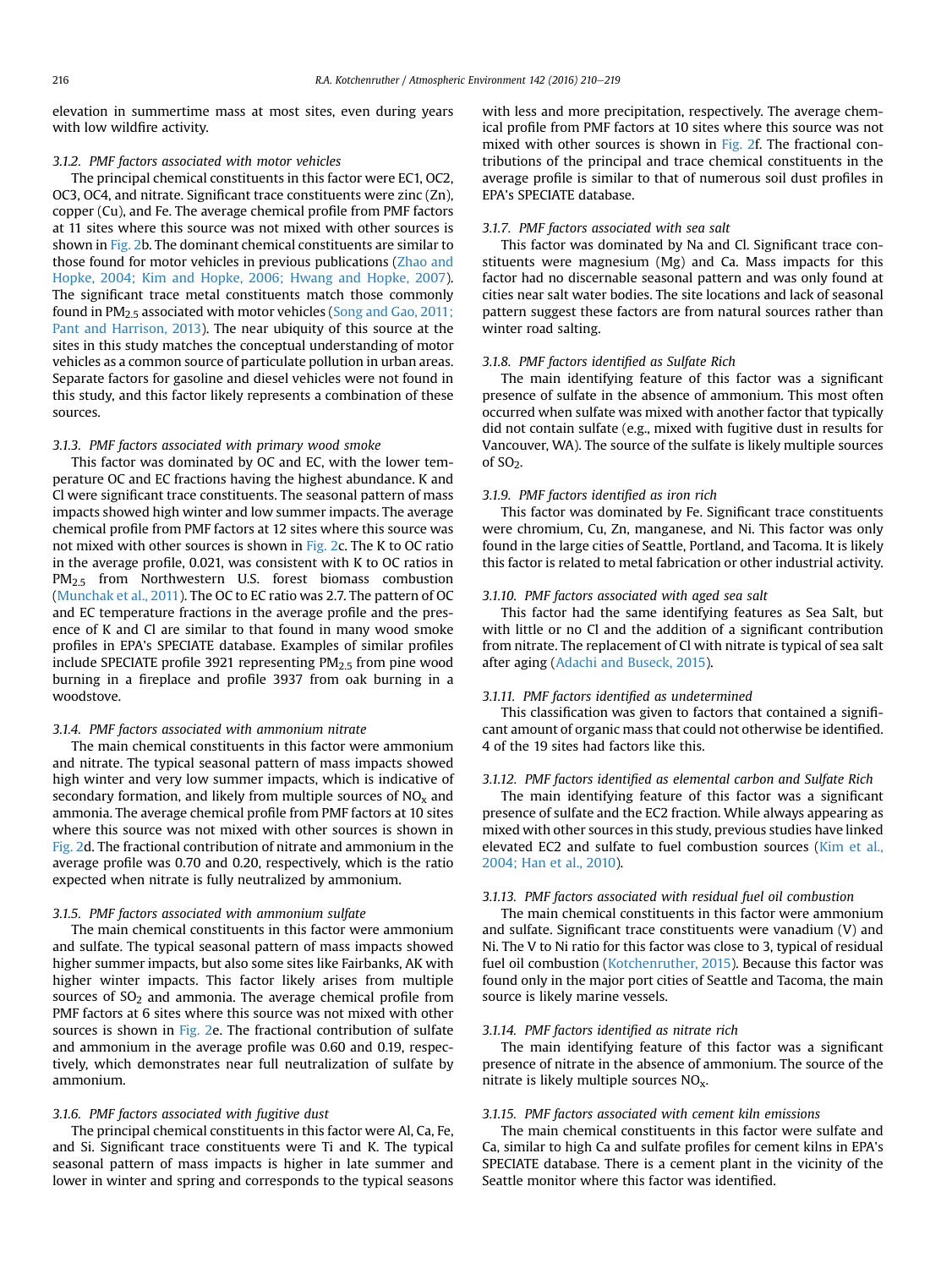#### 3.2. Winter residential wood combustion impacts

For the winter months of December and January, there is typically no wild or prescribed fire activity that would impact the urban monitors in this study. Therefore it is assumed here that both the Primary Wood Smoke and Aged Wood Smoke and Secondary OC factors for these months come predominantly from residential wood combustion. Table 3 lists the December and January twomonth average mass and percent contribution for each wood smoke factor, when not mixed with other sources or compositions. For those sites where both factors were identified and quantified, total average wood smoke impacts are calculated as the sum of these two factors. At the Bakersfield site the two wood smoke factors were mixed with each other, therefore, while separate wood smoke factors are not quantified, the total average wood smoke impact is indicated. Average winter and annual  $PM<sub>25</sub>$  results for all sites and factors are provided in the Supplementary Materials.

Table 3 and Fig. 5 show the average winter residential wood combustion results found in this study. Available results encompass small towns to large cities and show a wide range of total wood smoke percent contributions to average winter  $PM<sub>2.5</sub>$ , from 11.4% in Bakersfield, CA to 92.7% in Lakeview, OR. The highest winter wood smoke percent contributions occur in small towns where, in addition to residential wood combustion, there are fewer potential sources of primary  $PM<sub>2.5</sub>$  compared to larger urban areas. It would be difficult to make a consistent link between town size and winter percent contribution of residential wood combustion because secondary inorganic  $PM<sub>2.5</sub>$  (e.g., ammonium nitrate) in some areas contributes significantly to total winter  $PM<sub>2.5</sub>$ .

The winter wood smoke results presented in this study could be used for performance evaluation and improvement of sourceoriented models. For example, exploring the effect of uncertainties in meteorological modeling, emissions inventories, and the effects of grid resolution on wood smoke predictions over the wide range of city sizes and complexity of  $PM<sub>2.5</sub>$  sources presented here.



Fig. 5. Factor percent contribution to average December and January  $PM_{2.5}$  for sites where two wood smoke factors were identified.

#### 3.3. Comparison of residential wood combustion impacts with emissions inventories and previous studies

Every three years EPA, working with States and Tribes, develops a comprehensive and detailed estimate of air pollution emissions and publishes them in a National Emissions Inventory (NEI, [https://](https://www.epa.gov/air-emissions-inventories) [www.epa.gov/air-emissions-inventories\)](https://www.epa.gov/air-emissions-inventories). The 2011 NEI provides annual estimates of  $PM<sub>2.5</sub>$  and  $PM<sub>2.5</sub>$  precursor emissions from numerous source categories at both state and county levels and includes residential wood combustion. To compare PMF results with the NEI, annual average PMF results for residential wood combustion were computed for 2011 for those sites in Table 3 where total primary  $+$  aged wood smoke impacts could be computed. A table is provided in the Supplemental Materials

#### Table 3

```
December and January average wood smoke PM<sub>2.5</sub> mass and percent of total PM<sub>2.5</sub>, from PMF factor results.
```

| Monitor location        | Primary wood<br>smoke factor<br>mass $(\mu g/m^3)$ | Primary wood<br>smoke factor<br>mass (%) | Aged wood<br>smoke & SOA<br>factor mass $(\mu g/m^3)$ | Aged wood<br>smoke & SOA<br>factor mass $(\%)$ | Total primary $+$ aged<br>wood smoke $(\mu g/m^3)$ | Total primary $+$ aged<br>wood smoke (%) |
|-------------------------|----------------------------------------------------|------------------------------------------|-------------------------------------------------------|------------------------------------------------|----------------------------------------------------|------------------------------------------|
| Fairbanks               | 9.8                                                | 39.9                                     | 3.0                                                   | 12.0                                           | 12.8                                               | 51.8                                     |
| Fresno                  | Not found                                          | Not found                                | Mixed <sup>c</sup>                                    | Mixed <sup>c</sup>                             |                                                    |                                          |
| Bakersfield             | Mixed <sup>a</sup>                                 | Mixed <sup>a</sup>                       | Mixed <sup>d</sup>                                    | Mixed <sup>d</sup>                             | 3.5                                                | 11.4                                     |
| Sacramento              | Mixedb                                             | Mixedb                                   | Mixed <sup>c</sup>                                    | Mixed <sup>c</sup>                             |                                                    |                                          |
| Boise                   | Not found                                          | Not found                                | Mixedb                                                | Mixed <sup>b</sup>                             |                                                    |                                          |
| Klamath Falls           | 15.6                                               | 66.7                                     | 4.6                                                   | 19.7                                           | 20.2                                               | 86.4                                     |
| Lakeview                | 19.0                                               | 78.5                                     | 3.4                                                   | 14.1                                           | 22.4                                               | 92.7                                     |
| Oakridge                | 12.9                                               | 73.1                                     | 3.1                                                   | 17.7                                           | 16.0                                               | 90.7                                     |
| Portland                | 5.8                                                | 47.3                                     | 1.3                                                   | 10.6                                           | 7.1                                                | 57.9                                     |
| Bountiful               | 1.8                                                | 12.1                                     | 1.5                                                   | 9.9                                            | 3.3                                                | 22.0                                     |
| Salt Lake City          | Mixedb                                             | Mixedb                                   | Mixed <sup>c</sup>                                    | Mixed <sup>c</sup>                             |                                                    |                                          |
| Lindon                  | 1.6                                                | 9.0                                      | 1.6                                                   | 8.8                                            | 3.3                                                | 17.8                                     |
| Vancouver               | Mixed <sup>b</sup>                                 | Mixed <sup>b</sup>                       | 0.9                                                   | 7.6                                            |                                                    |                                          |
| Seattle (Duwamish)      | 2.3                                                | 22.6                                     | 0.7                                                   | 7.0                                            | 3.0                                                | 29.5                                     |
| Seattle (Beacon Hill)   | 2.0                                                | 30.4                                     | Mixed <sup>e</sup>                                    | Mixed <sup>e</sup>                             |                                                    |                                          |
| Tacoma (South L St.)    | 8.1                                                | 59.6                                     | Mixed <sup>f</sup>                                    | Mixed <sup>f</sup>                             |                                                    |                                          |
| Tacoma (Alexander Ave.) | 3.9                                                | 35.3                                     | 1.1                                                   | 9.7                                            | 5.0                                                | 45.0                                     |
| Marysville              | Mixed <sup>b</sup>                                 | Mixed <sup>b</sup>                       | 0.8                                                   | 6.5                                            |                                                    |                                          |
| Yakima                  | 5.4                                                | 31.7                                     | Mixed <sup>c</sup>                                    | Mixed <sup>c</sup>                             |                                                    |                                          |

Mixed with Aged Wood Smoke & SOA.

Mixed with Motor Vehicles.

<sup>c</sup> Mixed with Ammonium Sulfate.

Mixed with Primary Wood Smoke.

Mixed with Residual Fuel Oil Combustion.

Mixed with Sulfate Rich.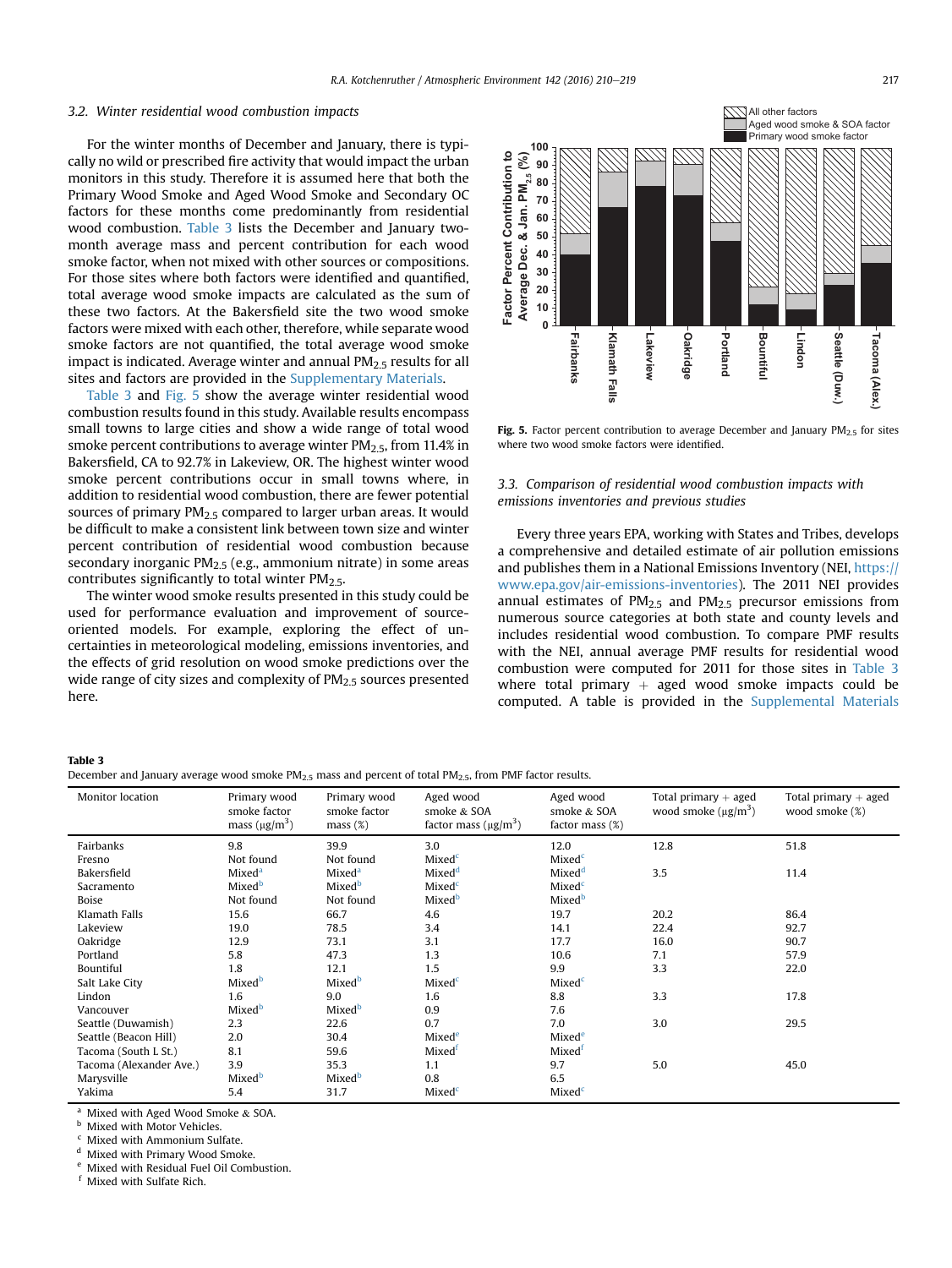<span id="page-8-0"></span>containing the county level 2011 NEI emissions data for residential wood combustion, for those counties containing the monitoring sites in this study, and the 2011 PMF results for residential wood combustion. Percent contribution from residential wood combustion in the NEI and PMF data compared poorly ( $r^2 = 0.0$ ). This is not surprising given the many factors influencing source contributions at a monitor, including the relative contribution of primary versus secondary  $PM<sub>2.5</sub>$  at a location and differences between the composition of county level emissions sources and those in the local airshed impacting the monitor. Counties in the Western U.S. are typically much larger than the size of the airsheds impacting the monitors in this study.

The winter wood smoke impacts presented in this work are somewhat higher, but are generally consistent with, those of other recent published studies conducted for monitoring sites in the western northern hemisphere.

Kim and Hopke (2008) found that annual average wood smoke impacts at 5 sites in the Seattle area ranged from 7% to 31% of total PM<sub>2.5</sub>. These results are generally lower than those found in this work for Seattle (29.5%), but the Kim and Hopke results are an annual average, which may dilute the impact of winter wood smoke compared to this study.

[Wang and Hopke \(2014\)](#page-9-0) found that winter wood smoke contributed 40% to total  $PM<sub>2.5</sub>$  in Fairbanks Alaska, which is also lower than the results found in this work for Fairbanks (51.8%). However, the Wang and Hopke results represent a 6-month winter average, whereas the results in this work are only for the highest impacted months of December and January.

Jeong et al. (2008) found that wood smoke contributed 74% to winter PM<sub>2.5</sub> in the small community of Golden, British Columbia, Canada and Ward and Lange  $(2010)$  analyzed PM<sub>2.5</sub> in five western Montana valley communities and determined that winter wood smoke contributed between 56% and 77% of total  $PM_{2.5}$ . These results are also lower than those found in this work for the smaller Oregon communities of Klamath Falls, Lakeview, and Oakridge  $(86.4\% - 92.7\%)$ . As with the Fairbanks results, this may represent the difference in temporal averaging in this work compared to the previous studies, but also may also represent different source compositions in these communities.

#### 4. Conclusions

The source apportionment analyses reported in this work, at multiple monitoring sites, allowed for improved PMF factor identification over that of receptor modeling at a single site or a small number of sites. By comparing chemically similar PMF factors found at multiple monitoring sites, factors representing a single source or chemical composition could be delineated from those constituting some mixture. From the 19 monitoring sites analyzed in this work, PMF receptor model solutions had from 4 to 8 factors, depending on the site, and a total of 15 different sources or chemical compositions were identified as contributing to PM2.5 across the 19 sites. The 6 most commonly identified sources or chemical compositions making up PMF factors were; aged wood smoke and secondary OC, motor vehicles, primary wood smoke, ammonium nitrate, ammonium sulfate, and fugitive dust. For these 6, average chemical profiles were established based on PMF factors at sites where the factor was determined not to be from a mixture. These average profiles could be useful as source profile inputs for Chemical Mass Balance receptor modeling, and also helpful with factor identification in other PMF modeling studies.

PM<sub>2.5</sub> from wood smoke was identified at every site, with both primary and aged wood smoke identified at most sites. The contribution of residential wood combustion to average winter PM<sub>2.5</sub> was calculated by summing the average contributions of primary and aged wood smoke during December and January, months when other wood smoke sources such as wild and prescribed fire are minimal. 10 of the 19 sites analyzed had PMF results where primary and aged wood smoke were in factors well delineated from other sources or chemical compositions. At these 10 sites, the average December and January contribution of residential wood combustion to  $PM<sub>2.5</sub>$  ranged from 11.4% to 92.7% depending on the site, with the highest percent contributions occurring in smaller towns that have fewer expected sources of winter primary PM<sub>2.5</sub>. The breadth of these results, spanning a wide range of community sizes and source compositions, could be useful to improve evaluations of source-oriented regional scale air quality models, where the impacts of grid size and emissions inventory quality on model performance are typical concerns.

#### Appendix A. Supplementary data

Supplementary data related to this article can be found at [http://](http://dx.doi.org/10.1016/j.atmosenv.2016.07.048) [dx.doi.org/10.1016/j.atmosenv.2016.07.048.](http://dx.doi.org/10.1016/j.atmosenv.2016.07.048)

#### References

- [Adachi, K., Buseck, P.R., 2015. Changes in shape and composition of sea-salt particles](http://refhub.elsevier.com/S1352-2310(16)30568-4/sref1) [upon aging in an urban atmosphere. Atmos. Environ. 100, 1](http://refhub.elsevier.com/S1352-2310(16)30568-4/sref1)-[9](http://refhub.elsevier.com/S1352-2310(16)30568-4/sref1).
- [Baker, K., Simon, H., Kelly, J.T., 2011. Challenges to modeling](http://refhub.elsevier.com/S1352-2310(16)30568-4/sref2) "cold pool" meteo[rology associated with high pollution episodes. Environ. Sci. Technol. 45,](http://refhub.elsevier.com/S1352-2310(16)30568-4/sref2) [7118](http://refhub.elsevier.com/S1352-2310(16)30568-4/sref2)-[7119](http://refhub.elsevier.com/S1352-2310(16)30568-4/sref2).
- [Brown, S.G., Eberly, S., Paatero, P., Norris, G.A., 2015. Methods for estimating un](http://refhub.elsevier.com/S1352-2310(16)30568-4/sref3)[certainty in PMF solutions: examples with ambient air and water quality data](http://refhub.elsevier.com/S1352-2310(16)30568-4/sref3) [and guidance on reporting PMF results. Sci. Total Environ. 518](http://refhub.elsevier.com/S1352-2310(16)30568-4/sref3)-[519, 626](http://refhub.elsevier.com/S1352-2310(16)30568-4/sref3)-[635](http://refhub.elsevier.com/S1352-2310(16)30568-4/sref3).
- [Han, Y.M., Cao, J.J., Lee, S.C., Ho, K.F., An, Z.S., 2010. Different characteristics of char](http://refhub.elsevier.com/S1352-2310(16)30568-4/sref4) [and soot in the atmosphere and their ratio as an indicator for source identi](http://refhub.elsevier.com/S1352-2310(16)30568-4/sref4)fication in Xi'[an, China. Atmos. Chem. Phys. 10, 595](http://refhub.elsevier.com/S1352-2310(16)30568-4/sref4)-[607.](http://refhub.elsevier.com/S1352-2310(16)30568-4/sref4)
- [Holtslag, A.A.M., Svensson, G., Baas, P., Basu, S., Beare, B., Beljaars, A.C.M.,](http://refhub.elsevier.com/S1352-2310(16)30568-4/sref5) Bosveld, F.C., Cuxart, J., Lindvall, J., Steeneveld, G.J., Tjernström, M., Van De [Wiel, B.J.H., 2013. Stable atmospheric boundary layers and diurnal cycles:](http://refhub.elsevier.com/S1352-2310(16)30568-4/sref5) [challenges for weather and climate models. Bull. Am. Meteorol. Soc. 94 \(11\),](http://refhub.elsevier.com/S1352-2310(16)30568-4/sref5) [1691](http://refhub.elsevier.com/S1352-2310(16)30568-4/sref5)-[1706](http://refhub.elsevier.com/S1352-2310(16)30568-4/sref5)
- [Hwang, I., Hopke, P.K., 2007. Estimation of source apportionment and potential](http://refhub.elsevier.com/S1352-2310(16)30568-4/sref6) source locations of PM<sub>2.5</sub> [at a west coastal IMPROVE site. Atmos. Environ. 41,](http://refhub.elsevier.com/S1352-2310(16)30568-4/sref6) [506](http://refhub.elsevier.com/S1352-2310(16)30568-4/sref6)-[518.](http://refhub.elsevier.com/S1352-2310(16)30568-4/sref6)
- [Jeong, C.-H., Evans, G.J., Dann, T., Graham, M., Herod, D., Dabek-Zlotorzynska, E.,](http://refhub.elsevier.com/S1352-2310(16)30568-4/sref7) [Mathieu, D., Ding, L., Wang, D., 2008. In](http://refhub.elsevier.com/S1352-2310(16)30568-4/sref7)fluence of biomass burning on wintertime fi[ne particulate matter: source contribution at a valley site in rural](http://refhub.elsevier.com/S1352-2310(16)30568-4/sref7) [British Columbia. Atmos. Environ. 42, 3684](http://refhub.elsevier.com/S1352-2310(16)30568-4/sref7)-[3699](http://refhub.elsevier.com/S1352-2310(16)30568-4/sref7).
- [Kim, E., Hopke, P.K., 2006. Characterization of](http://refhub.elsevier.com/S1352-2310(16)30568-4/sref8) fine particle sources in the Great [Smoky Mountains area. Sci. Total Environ. 368, 781](http://refhub.elsevier.com/S1352-2310(16)30568-4/sref8)-[794](http://refhub.elsevier.com/S1352-2310(16)30568-4/sref8).
- [Kim, E., Hopke, P.K., 2008. Source characterization of ambient](http://refhub.elsevier.com/S1352-2310(16)30568-4/sref9) fine particles at [multiple sites in the Seattle area. Atmos. Environ. 42, 6047](http://refhub.elsevier.com/S1352-2310(16)30568-4/sref9)-[6056](http://refhub.elsevier.com/S1352-2310(16)30568-4/sref9).
- [Kim, E., Hopke, P.K., Edgerton, E.S., 2004. Improving source identi](http://refhub.elsevier.com/S1352-2310(16)30568-4/sref10)fication of Atlanta [aerosol using temperature resolved carbon fractions in positive matrix factor](http://refhub.elsevier.com/S1352-2310(16)30568-4/sref10) $ization$  Atmos. Environ.  $38$ ,  $3349-3362$  $3349-3362$ .
- Kotchenruther, R.A., 2013. A regional assessment of marine vessel PM<sub>2.5</sub> [impacts in](http://refhub.elsevier.com/S1352-2310(16)30568-4/sref11) the U.S. Pacifi[c Northwest using a receptor-based source apportionment](http://refhub.elsevier.com/S1352-2310(16)30568-4/sref11) [method. Atmos. Environ. 68, 103](http://refhub.elsevier.com/S1352-2310(16)30568-4/sref11)-[111.](http://refhub.elsevier.com/S1352-2310(16)30568-4/sref11)
- [Kotchenruther, R.A., 2015. The effects of marine vessel fuel sulfur regulations on](http://refhub.elsevier.com/S1352-2310(16)30568-4/sref12) ambient PM<sub>2.5</sub> [along the west coast of the U.S. Atmos. Environ. 103, 121](http://refhub.elsevier.com/S1352-2310(16)30568-4/sref12)-[128.](http://refhub.elsevier.com/S1352-2310(16)30568-4/sref12)
- [Künzli, N., Jerrett, M., Mack, W.J., Beckerman, B., LaBree, L., Gilliland, F., Thomas, M.,](http://refhub.elsevier.com/S1352-2310(16)30568-4/sref13) [Peters, J., Hodis, H.N., 2005. Ambient air pollution and atherosclerosis in Los](http://refhub.elsevier.com/S1352-2310(16)30568-4/sref13) [Angeles. Environ. Health Perspect. 113, 201](http://refhub.elsevier.com/S1352-2310(16)30568-4/sref13)-[206.](http://refhub.elsevier.com/S1352-2310(16)30568-4/sref13)
- [Munchak, L.A., Schichtel, B.A., Sullivan, A.P., Holden, A.S., Kreidenweis, S.M.,](http://refhub.elsevier.com/S1352-2310(16)30568-4/sref14) [Malm, W.C., Collett, J.L., 2011. Development of wildland](http://refhub.elsevier.com/S1352-2310(16)30568-4/sref14) fire particulate smoke [marker to organic carbon emission ratios for the conterminous United States.](http://refhub.elsevier.com/S1352-2310(16)30568-4/sref14) [Atmos. Environ. 45, 395](http://refhub.elsevier.com/S1352-2310(16)30568-4/sref14)-[403](http://refhub.elsevier.com/S1352-2310(16)30568-4/sref14).
- [Naeher, L.P., Brauer, M., Lipsett, M., Zelikoff, J.T., Simpson, C.D., Koenig, J.Q.,](http://refhub.elsevier.com/S1352-2310(16)30568-4/sref15) [Smith, K.R., 2007. Woodsmoke health effects: a review. Inhal. Toxicol. 19 \(1\),](http://refhub.elsevier.com/S1352-2310(16)30568-4/sref15)  $67 - 106$  $67 - 106$  $67 - 106$
- [Noonan, C.W., Ward, T.J., Semmens, E.O., 2015. Estimating the number of vulnerable](http://refhub.elsevier.com/S1352-2310(16)30568-4/sref16) [people in the United States exposed to residential wood smoke. Environ. Health](http://refhub.elsevier.com/S1352-2310(16)30568-4/sref16) [Perspect. 123, 2, A30](http://refhub.elsevier.com/S1352-2310(16)30568-4/sref16).
- [Norris, G., Duvall, R., Brown, S., Bai, S., 2014. EPA Positive Matrix Factorization \(PMF\)](http://refhub.elsevier.com/S1352-2310(16)30568-4/sref17) [5.0 Fundamentals and User Guide. U.S. Environmental Protection Agency. EPA/](http://refhub.elsevier.com/S1352-2310(16)30568-4/sref17) [600/R-14/108.](http://refhub.elsevier.com/S1352-2310(16)30568-4/sref17)
- [Paatero, P., Eberly, S., Brown, S.G., Norris, G.A., 2014. Methods for estimating un](http://refhub.elsevier.com/S1352-2310(16)30568-4/sref18)[certainty in factor analytic solutions. Atmos. Meas. Tech. 7, 781](http://refhub.elsevier.com/S1352-2310(16)30568-4/sref18)-[797.](http://refhub.elsevier.com/S1352-2310(16)30568-4/sref18)
- [Paatero, P., Hopke, P.K., 2003. Discarding or downweighting high-noise variables in](http://refhub.elsevier.com/S1352-2310(16)30568-4/sref19) [factor analytic models. Anal. Chim. Acta 490, 277](http://refhub.elsevier.com/S1352-2310(16)30568-4/sref19)-[289](http://refhub.elsevier.com/S1352-2310(16)30568-4/sref19).
- [Pant, P., Harrison, R.M., 2013. Estimation of the contribution of road traf](http://refhub.elsevier.com/S1352-2310(16)30568-4/sref20)fic